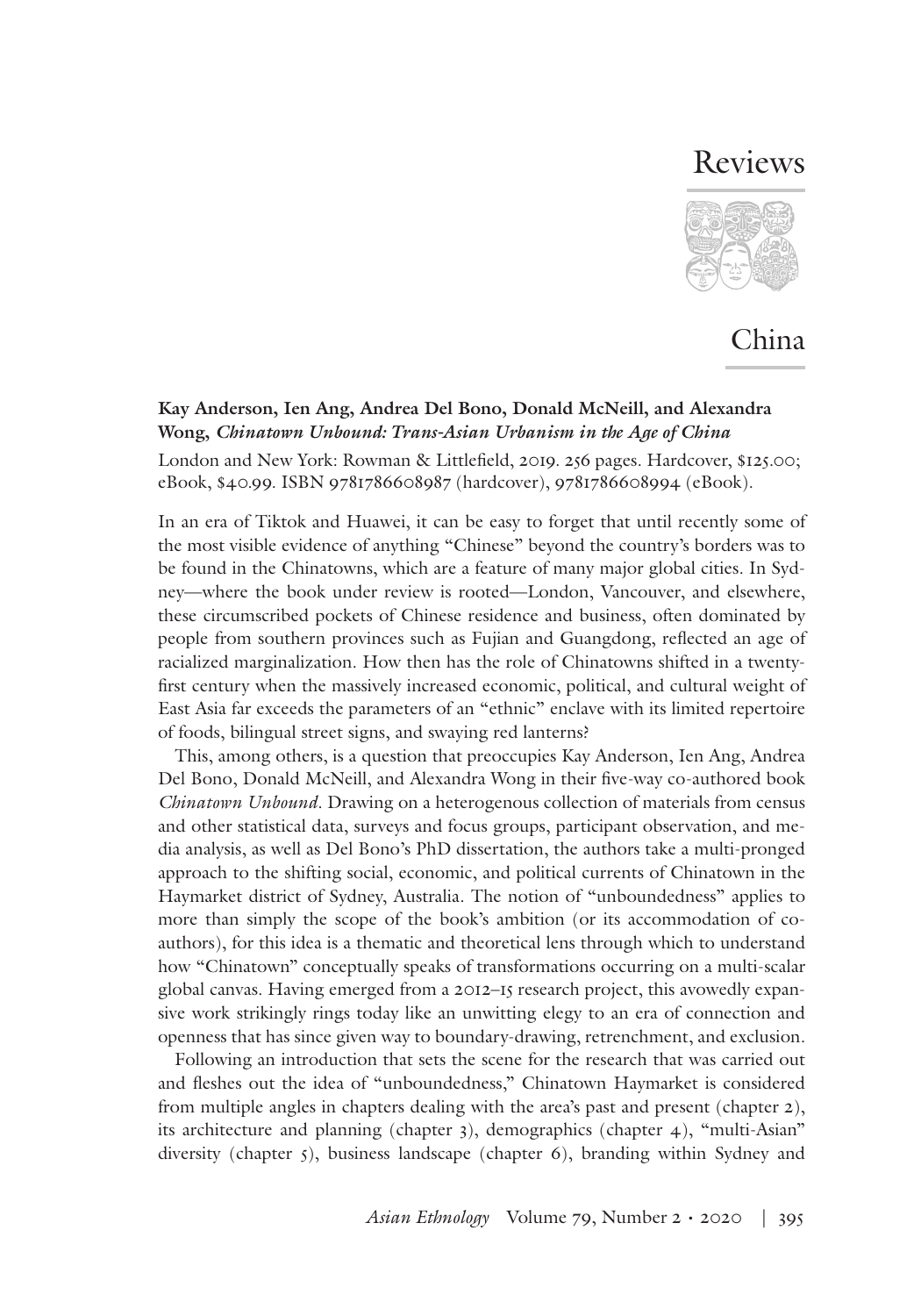Australia (chapter 7), consumption and youth culture (chapter 8), and public art (chapter 9), before a concluding chapter considers the place's future.

Many of the transformations charted in the book have accompanied changes in Chinatown's official treatment from being a marginal enclave in a "White" Australia to a feted hub of desirable diversity. Diversification of business practices moving beyond restaurants to salons and co-work spaces, the Mandarinization of more established Cantonese or Hokkien ways of living, and the arrival of Thai, Indonesian, Korean, and other Asian populations, some of which now have their own titular "towns," all reveal flows of ideas, people, and goods that are as important in making "Chinatown" as the streets of the geographical precinct.

A consistent goal of the book, therefore, is to center notions of change, heterogeneity, and flexibility, which cut against hoary and outmoded visions of Chinatown as a contained entity. The authors intend to "normalize diversity"  $(5)$ , adopting a perspective that better accounts for Chinatown and its actors' longstanding role in forging a still emergent—"trans-Asian metropolitan culture" for the city and even the country at large (175). The book is largely successful in this, capturing Chinatown's usefulness as an optic through which to examine larger-scale issues, from the less constrained lives pursued by Australian-born descendants of Asian migrants, to the countervailing effects of lingering Anglo-Australian racial hegemony, the fitful efforts by some authorities to frame Australia and Sydney as plausibly "Asian" places, the influx of new capital and people from the PRC, and, particularly poignant at the time of writing this review, their predecessors from Hong Kong around the 1997 handover.

Readers gain a good sense of both the potentialities and the pitfalls of this profusion of intersecting cultural flows—the "tensions between essentialism and complexity" (134)—as they play out in highly localized ways. From examples such as the small pastry parcel of globalization known as the "Emperor's Puff," which enfolds Korean, Chinese, and ultimately self-orientalizing Australian influences within its cream-filled interior (chapter 6), to the less comfortable Asian diversity evident as Chinese, Korean, and Vietnamese communities clash over the naming of an annual Lunar (or "Chinese") New Year parade (chapter 5), Chinatown emerges as a place whose bounds are far exceeded by processes radiating out from and culminating here. At a scale somewhere between pastry street snacks and geocultural struggles over what to call New Year, the book also leverages its insights into local governance and social politics to show convincingly how "'othered' identities and spatial entities may be formative of, rather than incidental to, the contemporary logic and ecology of the city of Sydney" (110). This perspective could profitably be applied in many other comparable locations globally.

Stylistically, the book also succeeds in weaving together material produced by its many contributors, and shifts in authorial voice or tone are largely absent, despite the text's (presumably) polysemous origins. Some information is repeated in several chapters, but this may be inevitable since, for all its ambitious scope, the book's structure does demand going over the same—often literal—ground to make different points. Conversely, the book's diversity of material and approaches also at times requires that specialist ideas are deployed, and these could at times have been better explained for those in other disciplines. This (anthropologist) reader, for example, struggled with some of the unglossed urban planning terms deployed in chapter 3. Given the authors' deep engagement with Chinatown Haymarket on many levels, anthropologist read